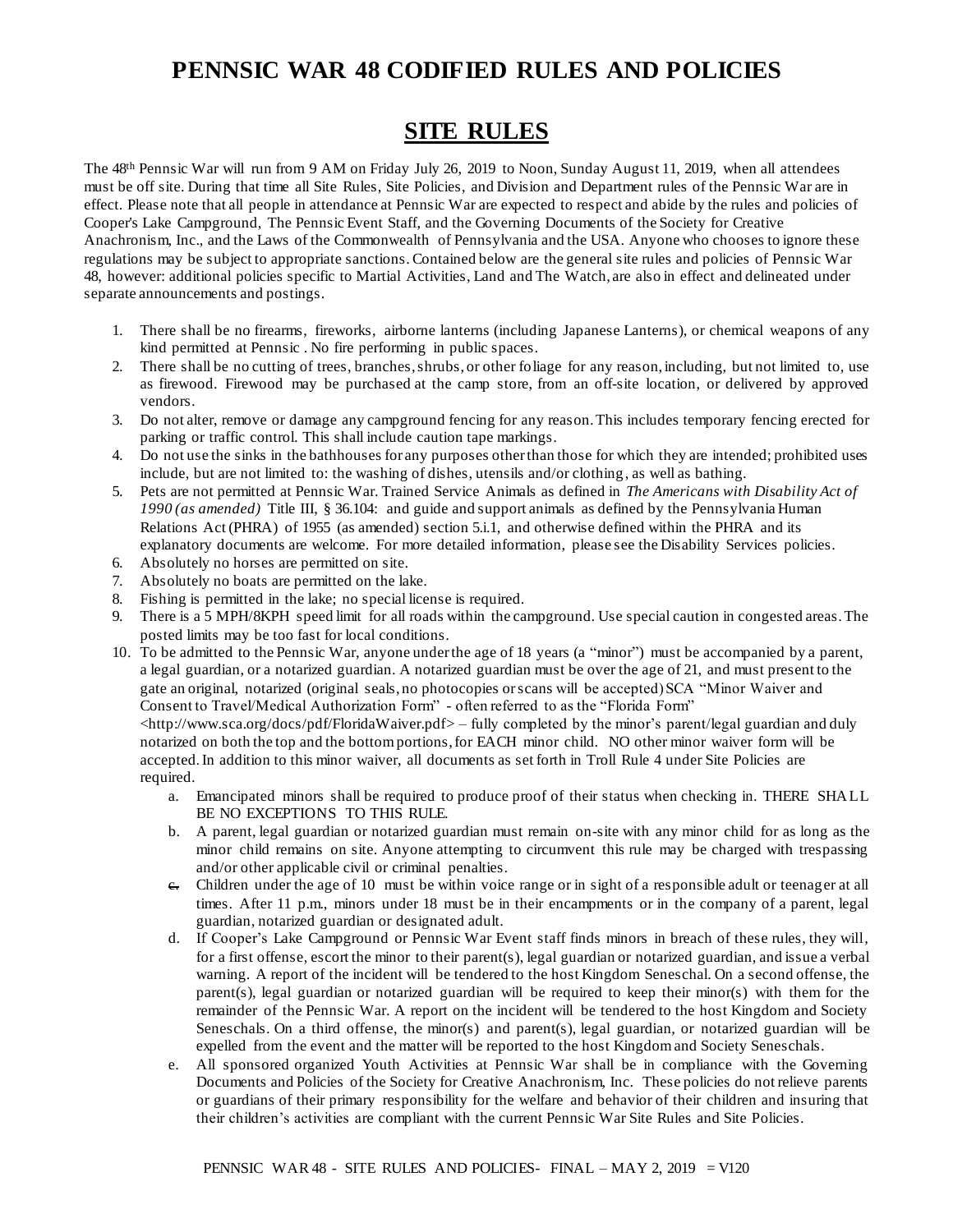- 11. Please note that there are no single day admission rates for visitors. This includes family, friends and clergy. Everyone attending Pennsic shall pay the full requisite fee from the date of their arrival until the end of the War regardless of when they arrive, depart, or how long they stay. THERE ARE NO EXCEPTIONS TO THIS RULE.
- 12. No martial activities of any kind shall be permitted outside of the proper, designated areas. This includes, but is not limited to: siege weapons, youth combat weapons, thrown weapons, rapier, archery, armored heavy combat and/or modern martial arts
- 13. No power earth moving equipment may be employed without advance written permission of Cooper's Lake Campground management. This includes, but is not limited to: power augers and bobcats. Also prohibited are gas tools such as: gas generators, gas lawnmowers, weed eaters, and chainsaws. There will be no exceptions.
- 14. All deliveries from vendors to Pennsic War Attendees, including, but not limited to; firewood, pizza, rental tents, tables/chairs, catered food, propane, rental appliances, oxygen deliveries, and lumber deliveries are the responsibility of the attendee and vendor to coordinate. Pennsic War and Cooper's Lake staff will not accept deliveries on your behalf. For further information on coordinating your deliveries please see **RENTALS AND DELIVERIES** section in **Site Policies**. All rental/leased equipment must be off site by Monday, August 12, 2019 by 5pm.
- 15. If you have brought any single water receptacle with a capacity of 100 gallons or more, you may not fill it from the Cooper's Lake water supply, nor may you drain it here.
- 16. **No structure may be taller than 16 feet**. Construction projects shall be defined as any non-tent structures, including but not limited to gates, towers, houses, scaffolding, etc.
	- a. APPROPRIATE PENNSIC WAR STAFF AND COOPER'S LAKE CAMPGROUND MANAGEMENT RESERVE THE ABSOLUTE RIGHT TO ORDER ANY CONSTRUCTION PROJECT BE DISMANTLED.
- 17. NO bicycles, personal golf carts, rollerblades, skateboards, mopeds, scooters, hover boards, tricycles, unicycles, or trail bikes will be permitted. ECVs and electric wheelchairs are permitted, however they are required to adhere to the posted speed limits in the campground. In addition, no trailer may be attached to any ECV or electric wheelchair in any manner. Capacity of these units shall be restricted to one person per unit.
- 18. NO trenches, wastewater pits or fire pits may be dug deeper than 3 feet. All pits must be filled in prior to leaving the event. **NOTE:** There is **NO DIGGING** of any sort to be undertaken in blocks: W02, W03, E06, & E10 without explicit permission granted by the War Office. In the lower 1/2 of W07 no stakes or digging deeper than 12 inches may occur.
- 19. All vehicles over 22 feet in length (including any attached trailer) MUST be parked in the oversized v ehicle parking lot. Any vehicle over 22 feet in length (including attached trailers) found in the regular parking lot is subject to rule 1 of the TRAFFIC AND PARKING POLICIES.
- 20. Parking in the handicapped parking area is reserved to those vehicles that have state/government-issued Handicapped Parking Plates and/or Placard (see Disability Services located in the Town Hall tent for more information). Vehicles found in the handicapped parking area without proper tags are subject to rule 1 of the TRAFFIC AND PARKING POLICIES (Also see TRAFFIC AND PARKING POLICIES.)
- 21. Public address systems may not be used after 10pm.
- 22. Do not post any notices/announcements in or on any portable toilet (Porto-san) or any other Campground facility.
- 23. You may not plug electrical or electronic devices into any outlet in any Cooper's Lake Campground building or Pennsic War facility.
- 24. The use of *Drones, Deer cams, static optical devices, and any and all surveillance devices* is strictly prohibited on any Cooper's Lake Farms, Inc. property.
- 25. Any person who tampers with, moves, destroys or vandalizes any facility or property of the Pennsic War or Cooper's Lake Campground, without the express permission of staff members of Cooper's Lake Campground or Pennsic War who are authorized to grant said permission, will be subject to possible immediate ejection from the event, along with any person who might harbor or abet them in said violations. These properties and facilities include but are not limited to: Road Signs; A&S tents; Golf Carts; the Barn; the Great Hall; Bath Houses; Battlefield Set-ups; Tables, Chairs, Benches and Picnic Tables used by Pennsic War; and any other item that non-staff members are not entitled to use

# **SITE POLICIES**

### **TROLL**

What you need to check in:

1. **A GOVERNMENT-ISSUED PHOTO ID** which has your photo, name and birth date on it will be required. Most drivers' licenses meet these criteria, as do most government-issued ID cards. If yours does not, please have a secondary form that we can check against your primary one (for example, a work/building pass with your name and picture on it, and a government-issued ID with your name and birth date on it).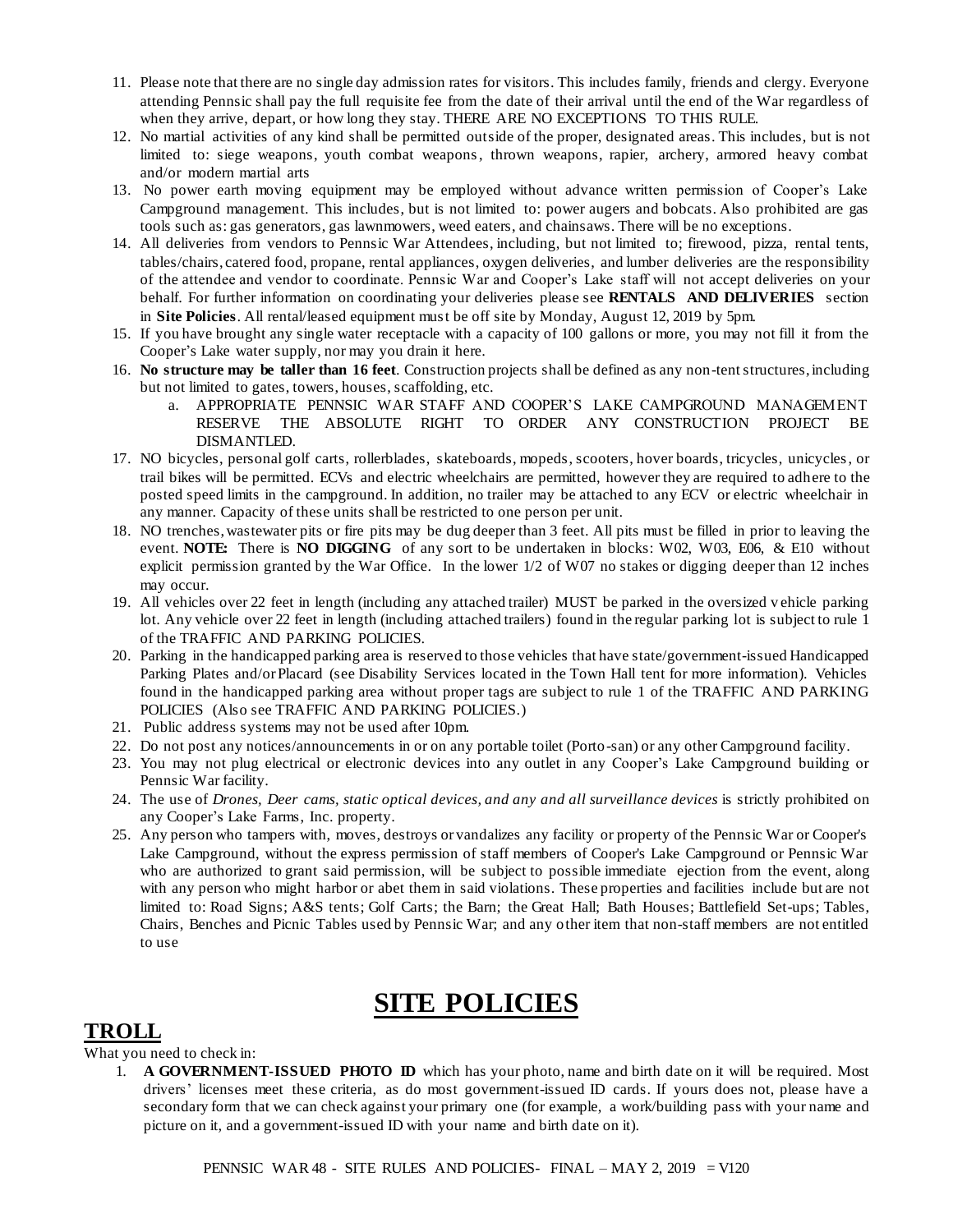- *2.* **Proof of membership**, if you wish to take advantage of the discount. Any Milpitas-issued item with your name, membership number, and expiration date on it will do. Mailing labels, such as the ones on your Kingdom newsletter or the TI, have all the pertinent data. Fighters' authorization cards are NOT acceptable as proof of membership.
- *3.* **Sufficient cash or credit card to cover the cost of your entry** (CHECKS, MONEY ORDERS AND TRAVELER'S CHECKS WILL NOT BE ACCEPTED). If you are pre-registered, additional fees may be required. As always, **personal checks will NOT be accepted**. Refunds will not be granted after you have passed through troll and received your medallion. COINS WILL NOT BE ACCEPTED AT TROLL.
- 4. If you arrive with a minor who is not your own child you must be at least 21 years of age and present at Troll the following for EACH minor child for whom you are responsible:
	- *a.* An original (no photocopies or scans will be accepted) SCA *["Minor Waiver & Consent to Travel/Medical](http://sca.org/docs/pdf/FloridaWaiver.pdf)  [Authorization Form](http://sca.org/docs/pdf/FloridaWaiver.pdf)*" (often referred to as the "Florida Form") – fully completed by the minor child's parent/legal guardian and duly notarized on both the top and bottom halves of said document for EACH minor child.
	- *b.* The required paperwork is found on the SCA Web Page at: *<http://sca.org/docs/pdf/FloridaWaiver.pdf> - NO other form will be accepted.*
	- *c.* You will be required to sign a waiver in the child's name before admittance.
	- *d.* Upon completion of this process YOU will be considered the **notarized guardian** of said minor(s) for the duration of Pennsic War.
	- *e.* Lying on these waivers constitutes fraud and will result in your family's expulsion from the campground.
- *5.* **A parent, or legal guardian, or notarized guardian must remain at the War for as long as the minor remains on site. No minor may be left unattended at the site**. Emancipated minors must show legal proof of emancipation, in addition to the ID mentioned in section 1.
- *6.* **Other important check-in details:**
- No daily visitors. There are no provisions for single- day entry.
- If you are getting a ride from someone who is not staying, they are not allowed to enter the campground without an escort and we are always short of those. So plan on an extra delay while we try to find a volunteer to act in that role. Escorts are there for dropping off and unloading only (not for assisting in setting up camp or socializing), and will be escorted off site immediately afterwards.
- We cannot transfer pre-registrations to another person. If you are unable to attend Pennsic and are already pre registered, you need to request a full refund from Cooper's Lake by June 15, 2019, 11:59 PM EDT/
- We WILL NOT give out personal information at Troll. This includes confirming if someone is on site and where they are camped. This is a privacy issue; please respect it.
- For information about accommodating the needs of the disabled at Pennsic, please visit Disability Services Point or contact the Disability Services Coordinator.
- Service and Support Animals must be checked in by Disability Services at Troll on first arrival.

## **ENTRY AND RE-ENTRY INTO CAMPGROUNDS**

Each visitor to the War shall be issued a medallion at the Troll Booth when they arrive. This medallion is your pe rsonal receipt and access pass into the War. Each medallion issued is designated to a particular individual; the medallions are not transferable. All visitors attending the War shall wear their medallions at all times and shall produce their medallions for Cooper's Lake and Appropriate Pennsic War Staff members upon request.

*Please ensure that you take your medallion with you when you leave your campsite for any reason. Please note that when travelling between some sections of the campground, including the battlefield, you will be asked to show your medallion. Anyone attempting to re-enter without a medallion will have to go through the Troll Booth process again and pay the appropriate fees.* 

Enter the site only through the designated entry/re-entry areas. Do not cross or remove fences to enter or re-enter the site. Anyone attempting to enter or re-enter the Campground without a medallion, either by crossing or removing fences and/or by transferring medallions shall be evicted from the site without refund.

### **SPECIAL GAS LINE - RESTRICTIONS**

- 1. Additional fire pit restrictions in blocks E11, E18, E20, E24, W02, W03, AND W21, must be observed due to an underground high-pressure natural gas line that runs through those areas.
- 2. No fire pits or ground fires are to be placed within the 50 feet of the Right-of-Way of the gas line. Violation of this rule may cause the gas company to exercise their right to demand that no camping of any type be allowed in this area. Violations of this rule will not be tolerated.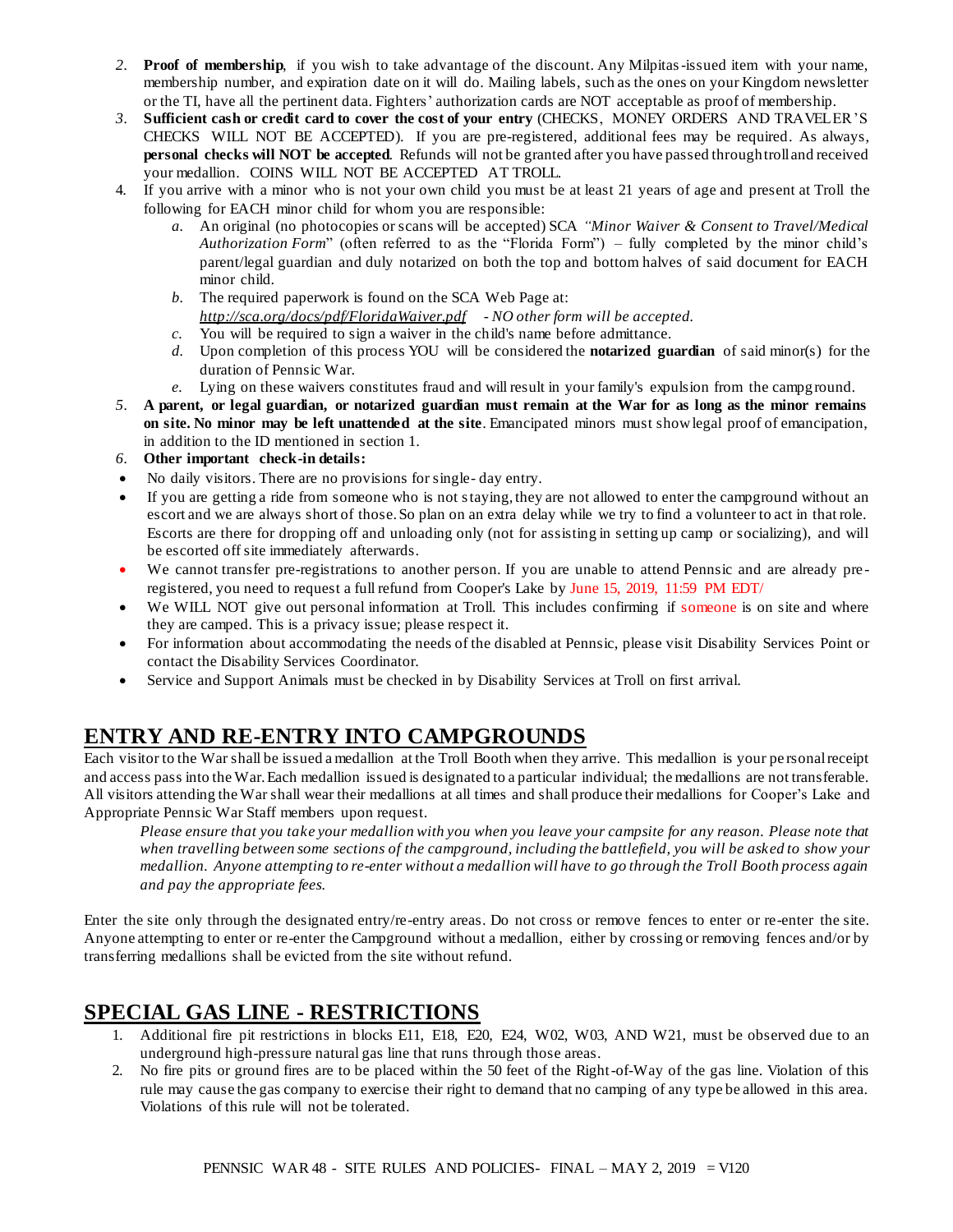- 3. The center of the gas line will be marked with a dotted orange painted line. Dotted white lines will mark the 25 feet on each side of the center line. Tents are allowed if stakes are less than 3 feet in length.
- 4. No tents or other structures are to be placed within 10 feet of any gas company marker or vent. Markers and vents must be accessible from the nearest road at all times. A blue painted circle will mark markers and vents. NOTHING is to be placed within this circle.

### **ALTERATION OF CAMPING AREA**

You may dig fire pits at Pennsic War, provided the fire pit is no deeper than 3 feet. Please check with your land agent for the location of any power/gas lines in your block. All fire pits must be filled in before leaving the campground.

Any capital or permanent improvements or alterations to the land (such as landscaping or terracing) must be pre-approved, in writing, by the Cooper's Lake Campground Management. Upon installation and/or completion, such improvements shall become the sole property of Cooper's Lake Campground and there is absolutely NO guarantee that you shall have any "rights" to that land in the future as a result of installing or completing any such improvements or alterations.

### **GARBAGE DISPOSAL AND RECYCLING**

There are dumpsters located throughout the campground. These dumpsters are the only proper location for the disposal of garbage and/or refuse. Prior to departing Pennsic, stack raw wood materials (plywood, 2x4's, etc.) next to the road nearest to your camp. Wood should not be placed in or next to the dumpsters. Because of safety factors, DO NOT remove anything from dumpsters/dumpster area. Under no circumstances may garbage or refuse be burned.

Please be sure to remove all personal property from the site by NOON on the final SUNDAY, August 11, 2019. Anything found after that time shall be considered abandoned property and may be disposed of by the event staff and/or the Cooper's Lake Management. Do not leave any large items (furniture, mattresses, old tents, etc.) in your encampment when departing, even if you intend to abandon them. Each individual is solely responsible for removing all such large items from the campground; the rubbish service employed by Cooper's Lake Campground will not remove such large items on your behalf. Cooper's Lake Campground recycles. Please take all recycling to the recycling station located on the battlefield at the "Field Gate".

### **HAY/STRAW AND MULCH USE**

Hay and/or straw may not be used as rushes or ground cover in any camping area without the express permission of the Cooper's Lake Campground management. Should such permission be granted, hay and/or straw will be made available for sale at the Camp Store. The purchase price includes the cleanup fee. PLEASE DO NOT BURN HAY AND/OR STRAW.

Mulch (sometimes called wood chips) may not be brought into the campground nor may it be used for any ground cover. Mulch causes severe damage to the grounds and could become a health hazard.

Hay bales from the battlefield and from the Middle Eastern Dance Tent are NOT for common use. These hay bales are for battlefield Scenarios and for Middle Eastern Dance activities, and may not be removed. Any group caught with unauthorized hay/straw will suffer severe consequences.

### **MAIL AND PACKAGE DELIVERIES**

Emergency mail deliveries for individuals via the United States Postal Service will be available at In formation Point, near the Camp Store. You must produce identification with your name and photo in order to obtain your mail (please note: your site medallion will NOT be sufficient). Remember that the Cooper's Lake Campground address (205 Currie Road, Slip pery Rock, PA 16057) should only be used for emergencies and NOT for routinely forwarding your mail while attending the War.

Deliveries via private carriers (non USPS) to individuals who are **not** merchants will be held at the Merchant's Office. It is the responsibility of each individual expecting a delivery to check with the Merchant's Office during the office's busine ss hours. Any package or mail not collected by close of the Merchant's Office on Friday, August 9, 2019 may be returned to the sender or disposed of at the discretion of the Cooper's Lake Management. Delivery information for merchants is included in the merchants' information package.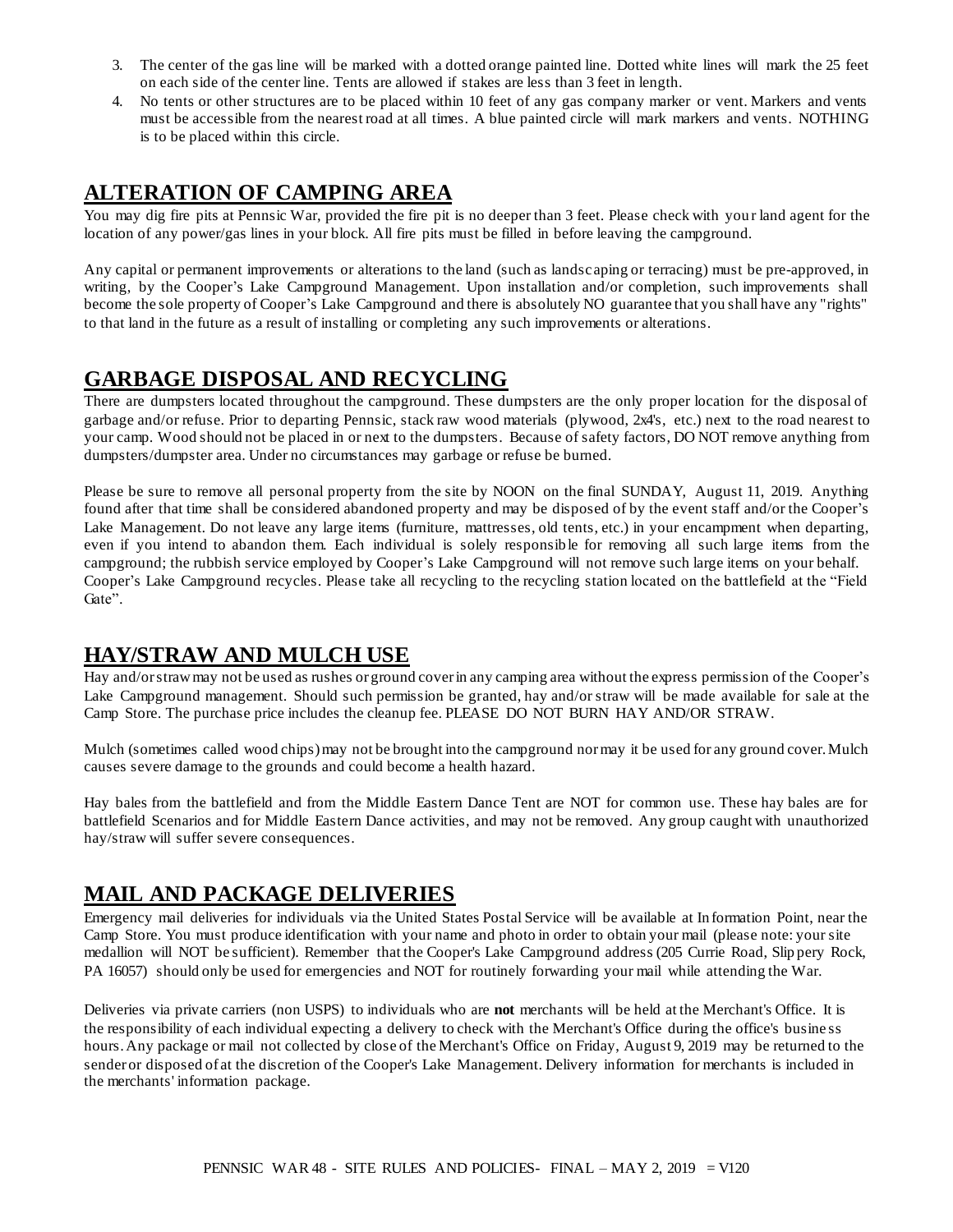# **RENTALS AND DELIVERIES**

The rental or purchase of goods and merchandise between an attendee and a local vendor is considered a private contract between the two parties and as such is their responsibility to coordinate the delivery thereof, subject to the following sect ion. The staff of Pennsic War and Cooper's Lake Campground will not be directly involved in the delivery of any goods. You, the attendee will be required to meet your vendor at the appropriate point of entry to receive your articles.

#### **GENERAL DELIVERY / PICKUP DATES & TIMES FOR ALL DELIVERIES**

- Except for deliveries of Pizza and Firewood (which stops on Friday August 9, 2019):
- No deliveries allowed before 9am on Monday, **July 29, 2019**. **One Exception: Individual sleeping tents may be delivered between NOON and 6pm on land grab Saturday July 27, 2019**).
- All deliveries must be made between the hours of 9am and 6pm.
- No deliveries allowed on Saturday, **August 3 or Sunday, August 4, 2019.**
- No deliveries, which includes firewood deliveries, allowed after 1pm on Friday, **August 9, 2019**.
- Any and all goods MUST be picked up by 5pm, **August 12, 2019** (Monday) or they will be considered abandoned and forfeit.
- All vendors upon completion of their delivery are to leave the campground. Failure to do so may result in the vendor being barred from future entry.
- If you are renting a shade tent for the battlefield, please note that they cannot be set up before 8 am on **Tuesday, July 30, 2019,**without specific permission of the Deputy Mayor for Martial Activities. Battlefield tents require a tent ID tag, available from the Battlefield staff. Tents without proper ID may be removed from the field.

#### **FOR RENTERS/ATTENDEES**

#### **Provide to your vendor:**

- **1)** Modern name under which the items are being rented/purchased
- **2)** The date and estimated time you wish to have your item(s) delivered
- **3)** Cell Phone Number
- **4)** On-site Contact Person (with cell phone number if different from above)
- **5)** Group Camping With (including block number if known at time of arrangement)
- **6)** Which entry point you wish to meet them at (West Gate, North Gate, Main Gate, Parking/Battlefield Gate).

#### **When you are arranging your rental, let your vendor(s) know:**

- Tents being rented for the battlefield cannot be set up cannot be set up before 8 am on Tuesday **July 30, 2019**, without specific permission of the Deputy Mayor for Martial Activities.
- **No deliveries** will be accepted during the middle weekend of Pennsic: **August 3 and 4, 2019.**
- **No deliveries** will be accepted after 1 pm on Friday, **August 09, 2019.**
- That to facilitate their entry into the campground their staff should have:
	- o A commercial vehicle, preferably with their company name prominently displayed on it
	- Their staff should have a "uniform" such as t-shirts with company logo or name, or other such clothing to identify them as non-attendees.
- They should call you before they arrive at the campground so you can meet them at an entry point
- They are to immediately leave the campground once your business is complete.

#### **INFORMATION FOR VENDORS**

- 1) You should have been supplied by your customer:
	- a) Their name
	- b) Their cell phone number and/or the cell phone and name of the person who will meet you at an entry point
	- c) Date and approximate time for your to deliver your goods
	- d) Which gate you are to meet them at
	- e) What block they are camped in.
- 2) To facilitate your entry it is suggested that:
	- a) Your vehicle be a commercial vehicle with your company name displayed on it
	- b) Your staff wear a "company uniform" which could be as simple as T-shirts with your company name on them.
	- c) You call your customer at least one hour prior to your arrival to ensure they will be available to escort you their campsite.
- 3) If you have multiple customers for a specific day, please contact all your customers for that day and have them all meet you at a specific entry point and work a schedule for the day with all of them.
- 4) Upon completion of your transactions, we ask that you promptly leave the campground.
- **5)** Please be advised that any and all property of yours, **must be picked up by 5pm, August 12 (Monday), 2019** or they will be considered abandoned and forfeit.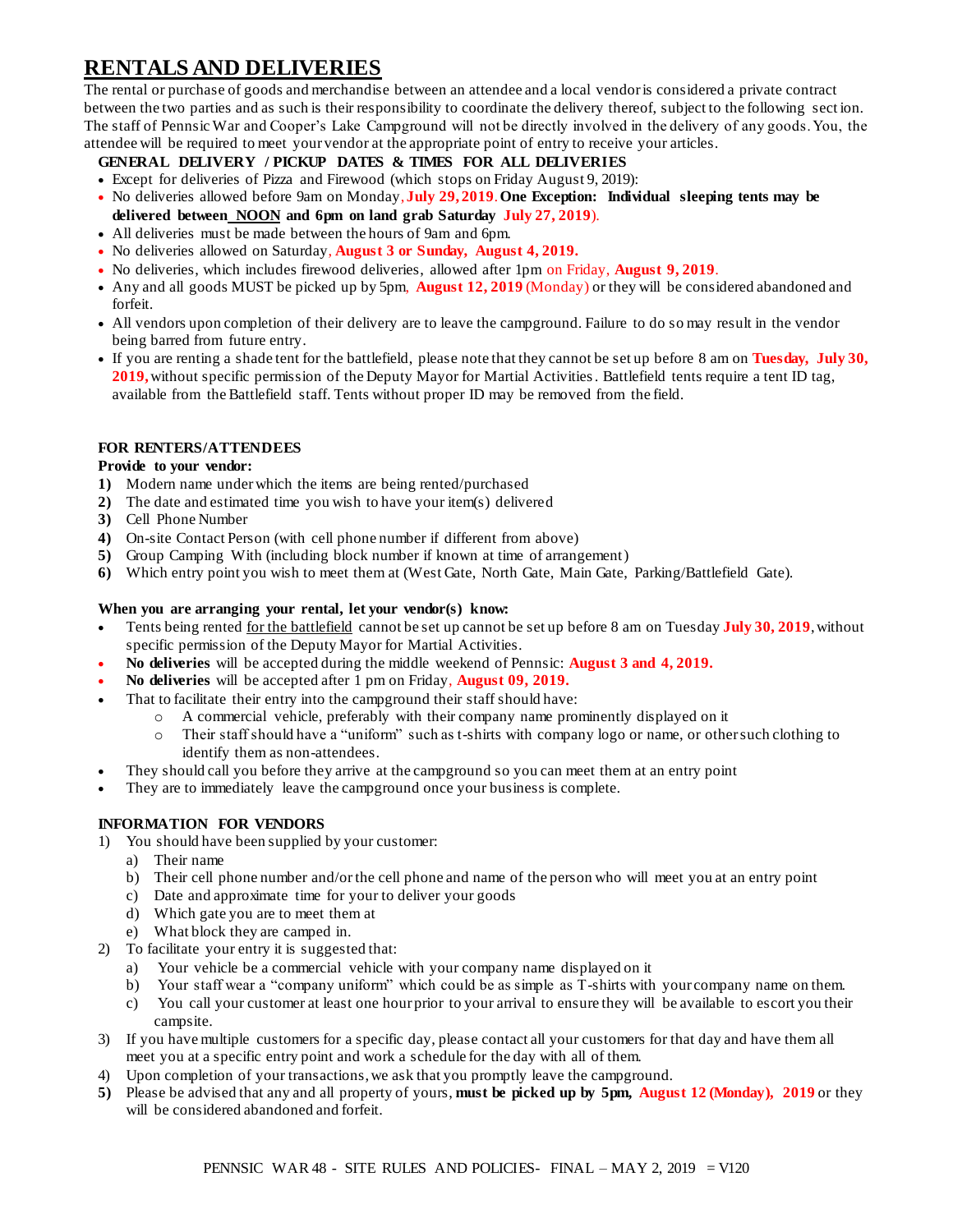### **MERCHANTS**

There shall be no selling, vending and/or merchanting permitted outside of the designated market area. All merchants must be registered in advance of the War and must check in with the Merchant Office before opening for business. It is the sole responsibility of the individual merchant to comply with all applicable tax and licensing regulations and/or requirements.

### **OUTSIDE CATERING**

Any camp or camper planning to have outside catered meal service must inform their caterer of the following:

- 1-The caterer must be registered with the Pennsic War Merchant Office, before July 1, 2019.
- 2- The caterer must operate with a food license issued by the PA Department of Agriculture.
- 3- Caterers who are not registered will be turned away at the gate.

To register and obtain more information, contact the Pennsic War Merchant Office.

### **PICNIC TABLES, FOLDING TABLES AND FOLDING CHAIRS**

Please recognize that there are not enough picnic tables for every encampment to have one in camp. Picnic Tables in the Great Hall and other Pennsic tents are not to be used by any individual or group. Folding tables and chairs located in the public tents ARE NOT to be removed from those tents.

### **QUIET HOURS**

.

Quiet hours shall be enforced between 2:00 A.M. and 7:00 A.M. throughout the campground. Please be considerate of your neighbors when you are contemplating high-decibel nighttime activities such as drumming, piping, singing, etc.

### **PERSONAL MESSAGES**

The number to reach the Pennsic War staff in an emergency is 724-636-1500. This rings at the Watch Point. Please do not use the number listed in the phone book for the campground. There is only one incoming phone line in the campground; please remind your family, friends or employer that the ability to take personal messages for individuals at Pennsic is severely limited.

In order to take a message, we will need the modern name and SCA name of the person the message is for, the Land Registration / official name of the group they are camping with, and the block number they are camping on. We recommend that you supply all this information to family/friends who might try to reach you at Pennsic.

If you are expecting a call, please check the board in front of Information Point daily for a message. BRIEF EMERGENCY MESSAGES ONLY will be relayed to encampments.

### **SMOKING POLICIES**

There is **no smoking permitted** in any public building or public tent, golf cart, or bus. Please dispose of cigarette or cigar butts in the proper receptacles and be courteous of others when smoking in public areas.

### **TRAFFIC & PARKING POLICIES**

All Vehicles shall be removed to the parking lot area as soon as possible after loading or unloading them. Vehicles may not b e left in camp. We ask that when loading and unloading, if you are unable to pull into your camping area that you park on the EAST (towards I-79) and NORTH (towards the main parking lot) sides of the streets. By parking on only one side of each street, you will ensure that other vehicles and emergency vehicles are able to pass. Upon completion of loading/unloading, vehicles are to be move to the parking lot.

#### **1. TOWING POLICY**

- **a.** Vehicles which block essential services such as Porta-Johns, Pennsic War facilities, Cooper's Lake Campground facilities, or park in specifically marked "no parking" zones, or whose driver, passenger(s) or other attendee(s) remove road barricades on closed roads, or block or otherwise obstruct the ability of emergency services to perform their task or the Bus to pass, the vehicle in question is subject to immediate towing without any prior notice.
- **b.** Vehicles which are improperly parked or are in violation of any site rule or site policy are subject to immediate towing without any prior notice.
- **c.** All costs of towing vehicles shall be the responsibility of the Owner/Operator of the vehicle in question.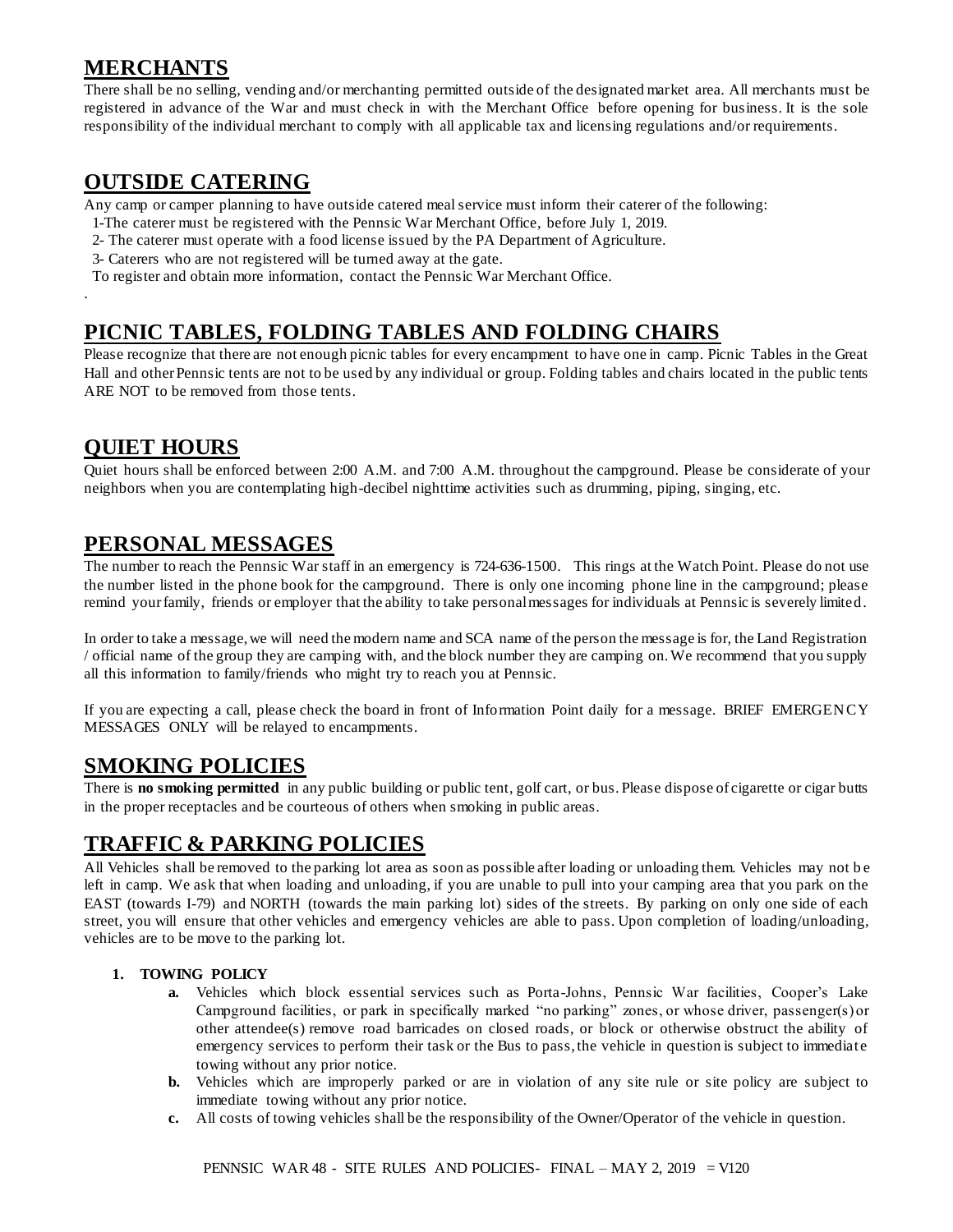- **d. TOWED VEHICLES:** The Watch will have a list of all towed vehicles and which Tow Company is holding them.
- **2. LATE NIGHT ARRIVAL:** Vehicles that arrive on site during quiet hours may be parked for the night in the camping area. The vehicle must be completely off the road, in close proximity to the camp of the vehicle owner, until 8am. However, **after 8am** has arrived the vehicle must be moved to the parking area in accordance with standard policies.
- **3. NO "PARTY HOPPING" IN VEHICLES:** This practice, DEFINED as the use of a motor vehicle to travel and/or transport a person or persons within the campground, to or from any and all types of parties, whether the driver has or has not consumed alcohol, is dangerous, and prohibited. A person or persons found in violation of this policy, including the driver/owner of the vehicle and all passengers are subject to immediate expulsion (without any refund) from the Pennsic War Event. The roads need to be clear for emergency vehicle access.
- **4. OVERSIZED PARKING:** There is a separate area in the parking lot for trailers and oversized vehicles (trailers, trucks, buses, campers, RV's, etc.); please park such vehicles in these specially marked areas. All oversized vehicles and trailers must be parked in these lots or they will be subject to rule 1 of this policy. This is to allow the large number of anticipated vehicles to fit in the parking lot this year.
- **5. NO REGISTERED MOTOR VEHICLES IN CAMPING AREAS:** Registered Motor Vehicles (including Motorcycles) may NOT be parked in any camp (except as provided for in ITEM 2 of this section), even if covered with tarps or other camouflage. No one may live in a registered motor vehicle other than thos e in RV Camping.
- **6. RV CAMPING:** RV's have their own camping area and regulations. Arrangements for RV camping must be made through the Cooper's Lake Campground.
- **7. USE THE PARKING LOT IN A FAIR AND COURTEOUS MANNER:** In the lot, please park only within the designated rows. Cooper's Lake Management reserves the right to tow all illegally or improperly parked vehicles **without prior notice.**
- 8. There is a 5 MPH/8KPH speed limit for all roads within the campground. Use special caution in congested areas. The posted limits may be too fast for local conditions.
- 9. **DISABLED/STUCK VEHICLES:** If your vehicle breaks down in the middle of a road or parking area on the Campground, or becomes stuck in some fashion, please leave a note on the dashboard identifying the issue and the time it occurred and then immediately report the breakdown to the Watch Tent. Unreported disabled vehicles that are improperly parked or block access as described in these policies, will be towed, *without notice*, at the owner's expense.
	- a. Should your disabled vehicle need extraction, you make contact the Cooper's Lake Campground (CLC) *WAR OFFICE* for determination if assistance/towing is possible. Due to increased use of plastic in car construction, CLC may decline to tow/extract your vehicle, if in their opinion, an unsafe or damageable condition exists or may occur.
	- b. In the event that your vehicle is declined for towing/extraction, you will be required to contact a commercial towing company and follow the instructions set forth in RENTALS AND DELIVERIES sec tion of this document.

### **UTILITIES**

Please do not block access to water spigots or electrical boxes. Should you attach a hose to a water spigot, it must be equipped with **both** a vacuum breaker and a y-connector. Any unattended hose that is attached to a spigot and does not conform to this policy may be confiscated by the event staff and/or Cooper's Lake management. Please do not run hoses across roads.

Waste water may be disposed of by digging a waste water sump in your camp. Please do not dump your waste water into the lake, stream or at any of the water spigots. Please ensure that everyone in your encampment is aware of the locations of a ll waste water sumps and please fill in all sumps before leaving the War.

*Under NO circumstances may the existing utilities be altered and/or modified in any manner. You may not access or tie into any water lines or electrical boxes in order to install new or additional connections. Anyone attempting to alter and/or modify any of the existing utilities may be evicted from the site without refund and shall be responsible for any and all damages resulting from their actions.*

*NO personal washing or bathing is permitted at the water spigots. Please be courteous when using showers. Please try and conserve hot water whenever possible.* 

### **ALCOHOL**

The legal age for the consumption of alcohol in Pennsylvania is 21 years of age. Attendees of the War may obtain alc oholic beverage off-site for consumption on-site. Any violations of Pennsylvania law may be reported to the authorities and violators may be evicted from the campground without refund. Furthermore, no one may offer for sale and/or otherwise distribute